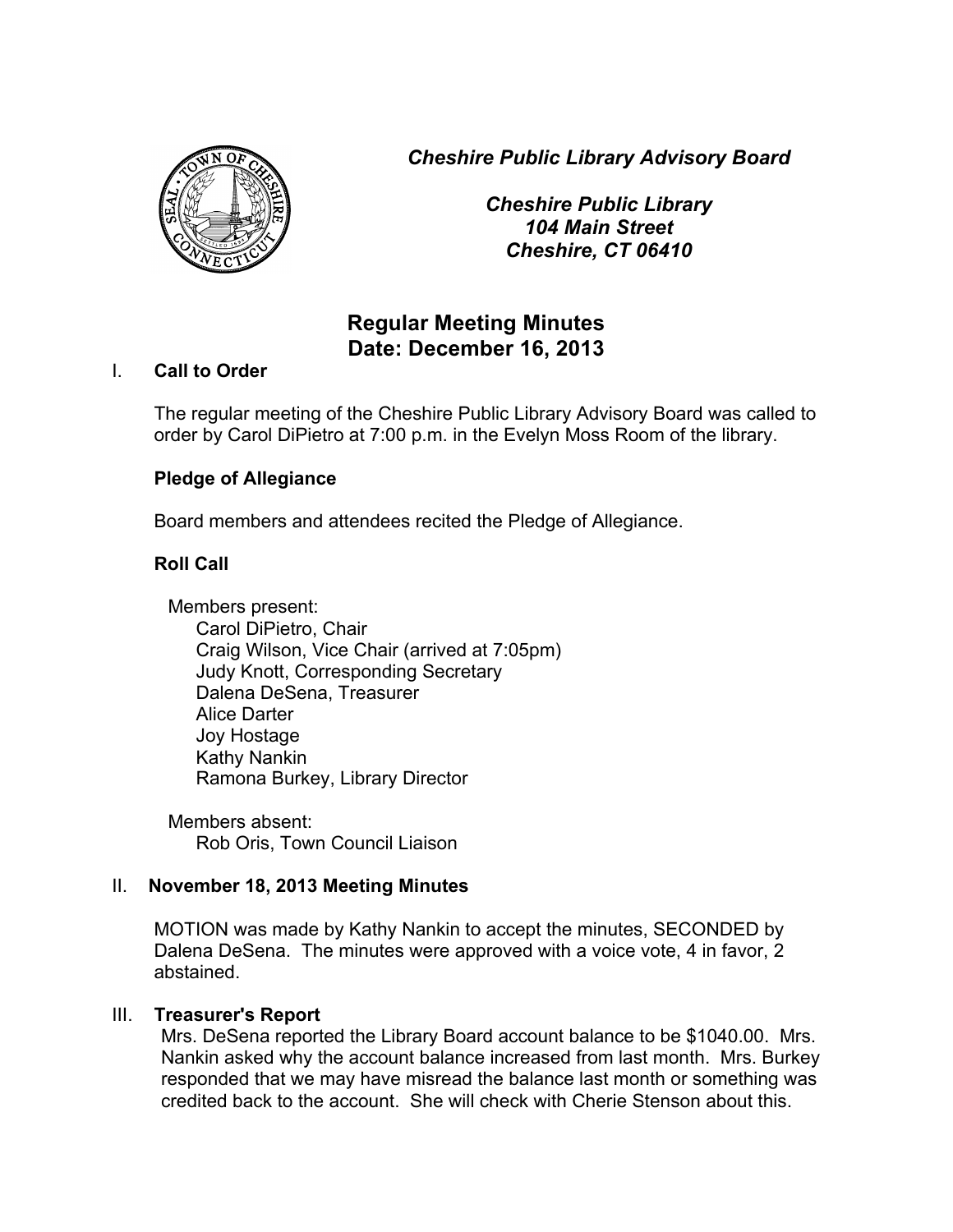#### IV. **Reports of Committees**

# 1. School-Library Partnership

Mrs. DiPietro read the following report from Sue Hartley.

The following is a list of the many wonderful programs we have in December.

- Saturday, Dec.  $7<sup>th</sup>$  at 10:30am I Spy Photo Workshop with Craig Norton. I have heard many great reviews from this workshop.
- Friday, Dec.  $13<sup>th</sup>$  at 10am and 11:15am Holiday Art with Kim for children ages  $2\frac{1}{2}$  to 5
- Wednesday, Dec. 18<sup>th</sup> at 3:30pm Dodd Middle School Future Educators of America (FEA) Holiday Read-Aloud for ages 3-6
- Thursday, Dec.  $19^{th}$  at 4pm Holiday Story time with Miss Nicole, ages 3-8
- Friday, Dec. 20<sup>th</sup> at 10:30am Silly Sing-A-Long with Edward Leonard for ages 1-5
- Saturday, Dec. 21<sup>st</sup> at 2pm Fab Film Saturday: "Eloise at Christmastime"
- Friday, Dec.  $27<sup>th</sup>$  at 10:30am Family Drum Time with Edward Leonard for all ages
- Saturday, Dec.  $28^{th}$  at 10:30am Masque Theater with Larry Hunt for adults and children ages 5 and up. Larry Hunt has performed this show all over the world. I saw a demonstration of his work at Hamden Middle School this fall and he was amazing.

Donna Notti from the Birth to Three Center is looking forward to being more involved with our Family Time program in 2014.

Ms. Hartley wished everyone a Happy Holiday season and New Year.

2. Funding Resources (Mr. Wilson)

No report.

# V. **Communications**

- Mrs. DiPietro received numerous ACLB emails.
- Mrs. Burkey shared the minutes from the Friends two fall meetings with Mrs. DiPietro. Mrs. DiPietro commented we are lucky to have our Friends support of the Library. When she and Mrs. Burkey attended the recent conference in Hartford, they learned the West Hartford Friends membership numbers are very low.
- Mrs. Hostage shared 2 handouts from the CT Library "Children's Books" Set in Connecticut" and "Children's and Young Adult Authors and Illustrators in Connecticut."
- Mrs. DiPietro also shared two documents she received:
	- $\triangleright$  The ALA (American Library Association) 2014 Catalogue; and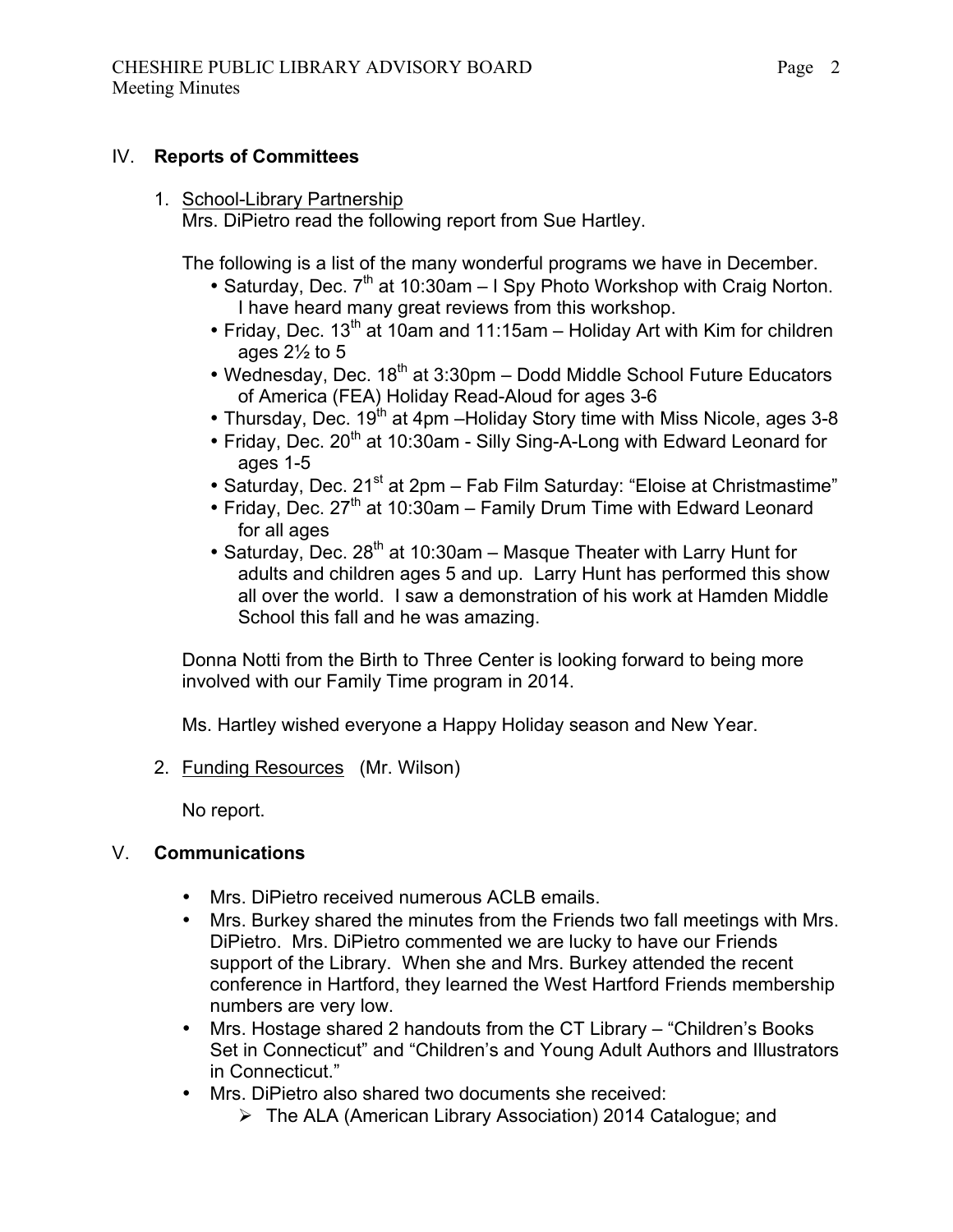- $\triangleright$  The PLA (Public Library Association) 2014 Conference Preliminary Program in Indianapolis from March 11-15, 2014. Six librarians from the Cheshire Public Library will be attending, thanks to the generosity of the Friends.
- Mrs. DiPietro also shared the "Community Currents" winter 2013 brochure from the Community Foundation for Greater New Haven. The title of the article on page one read: "A Record Breaking \$900,000+ for Region's Non-Profits."

## VI. **Report of the Chair –** Carol DiPietro

- Mrs. DiPietro bumped into a friend recently whose husband is retired; he reads all the time. Her friend was very complementary about the Cheshire Public Library.
- Mrs. DiPietro shared the gift purchased by the Library Board members for Mrs. Maria Poirier Brandriff on her retirement from the Library. The gift is a beautiful engraved bowl; Mrs. DiPietro thanked Mrs. Darter for her assistance purchasing this gift. Mrs. Burkey will give the bowl to Mrs. Brandriff on Wednesday.

#### VII. **Report of the Library Director –** Ramona Burkey

See attached report.

## **Technology**

Staff are preparing for training on our consortium's new software system, which is due to go live on May 12, 2014. The library is participating in the free beta version of the Impact Survey (www.impactsurvey.org), in order to obtain information from library patrons about their digital needs, so that we can write an effective Technology Plan. I encourage all Board members to fill out the survey, either on paper or on the library's website. The survey runs through January 10, 2014. A hardcopy of the survey was given to members. The on-line version will be available tomorrow (12/17/2013).

## **Programs and Services**

Circulation for November was 31,850 items. Circulation of downloadable items was up 37%. Our door count year-to-date is up by nearly 3,000 people, most likely due to the fact that we were open Saturday mornings this July and August (for the first time ever).

*Upcoming events (more programs, info and registration at cheshirelibrary.org):*

- Ø Movie Matinee: "A Christmas Carol (1951)" Tuesday 12/17 at 1:00 p.m.
- $\triangleright$  Holiday Readaloud with the Future Educators of America Wed.12/18 at 3:30p.m.
- Ø Silly Song Sing-along: Friday 12/20 at 10:30 a.m. (ages 5 and younger)
- $\triangleright$  Fab Film Saturday: "Eloise at Christmastime" Saturday 12/21 at 2:00 p.m.
- $\triangleright$  Family Drum Time with Edward Leonard Friday 12/27 at 10:30 a.m.
- $\triangleright$  Masque Theatre with Larry Hunt Sat. 12/28 at 10:30 a.m. (ages 5 and older)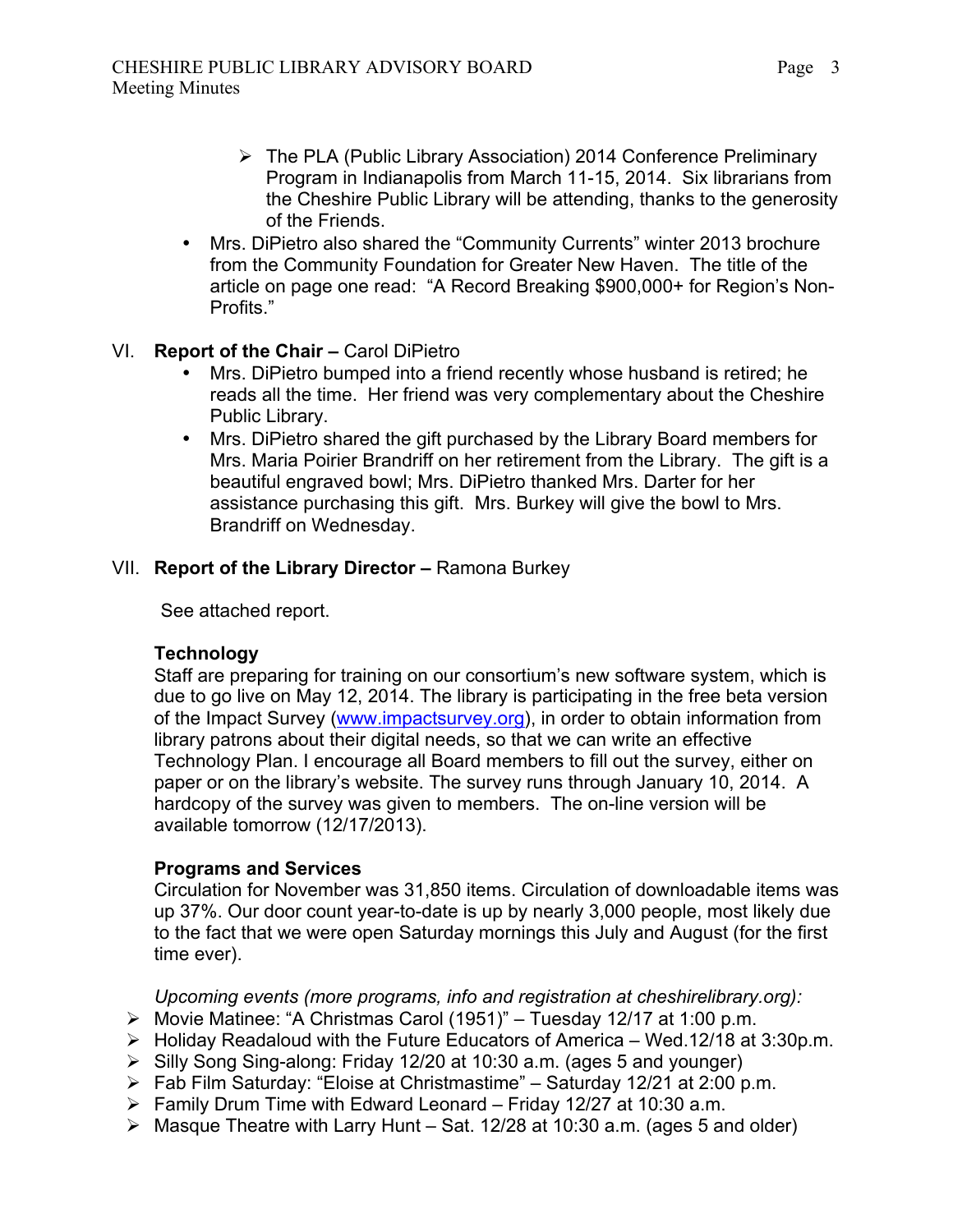The library will be closed on Tuesday, 12/24 and Wednesday 12/25 (Christmas Eve and Christmas Day). The library will close at 4:00 p.m. on Tuesday 12/31 (New Year's Eve) and will be closed on 1/1/14 (New Year's Day) as well as 1/20/13 (Martin Luther King, Jr. Day).

#### **Personnel**

I will be discussing the revised Assistant Library Director Job description with the Town Manager at my monthly meeting with him this Wednesday. I hope to be advertising this position in late winter. I will also discuss my budget strategy with the Town Manager.

#### **Financial**

My budget request for Fiscal Year 2014-2015 is due to the Town Manager by January 17, 2014. We have received a gift of \$7,500 (from family members of two loyal library patrons – John and Helen Dixon) to be used for new furnishings for the Children's Room and the Lobby.

Mrs. DiPietro raised the possibility of adding Sunday hours again. Mrs. Burkey commented that we have not had Sunday hours in five years.

#### **Buildings and Grounds**

Many thanks to the Beautification Committee, which has yet again provided exterior holiday decorations for the library. Also thanks to the Garden Club who provided holiday decorations in the pots at the front entrance.

#### **Policies and Planning**

Staff and I are in the process of reviewing library policies (the last review was 2007) and will likely make recommendations to the Board/Town Manager/Town Council later this fiscal year.

#### **Artsplace**

Joan Pilarczyk (Director of Artsplace) and I are working on streamlining processes and implementing credit/debit payments for classes and workshops – we hope to go live with that technology in late winter, for the spring session of classes.

#### **Other/Meetings**

• I attended an Executive Safety Committee meeting; a CPFA (Cheshire Performing and Fine Arts) Committee meeting; an Artsplace process improvement meeting; a monthly meeting with the Town Manager; several library managers' meetings; a Town Department Heads meeting; two Town Social Media Committee meetings; the new Town Council's organizational meeting; a meeting with an interior designer; an LCI Member Council meeting; a visit from the director of the Wallingford Public Library; a LCI Directors' Roundtable, and a meeting with representatives from the new Cheshire Dog Park.